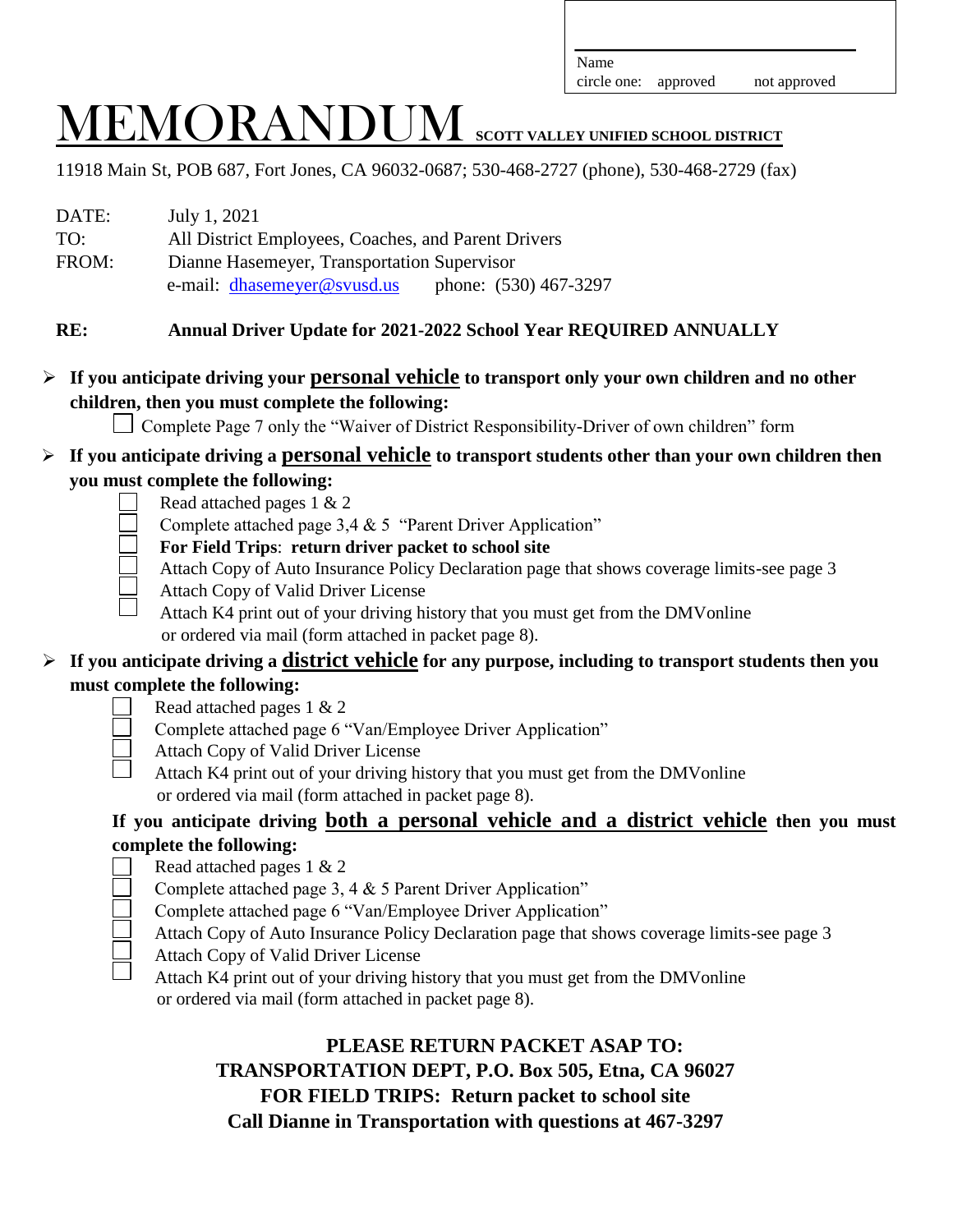### **Business and Non Instructional Operations** E3541.1 **SCHOOL-RELATED TRIPS**

### **Priority of Transportation Requests**

- 1. Whenever possible, school buses and vans will be used to transport students.
- 2. If requests for school vans exceed availability, the transportation supervisor and site principals and/or, the athletic directors will assign priority by considering all options and financial impact.
- 3. Whenever appropriate, private vehicles may be utilized so long as they meet district requirements.

### **Use of Private Vehicles**

- 1. Volunteer drivers of private vehicles must be a responsible adult age **25** or older who possesses a valid California driver's license or, if he/she is a nonresident on active military duty in California, possesses a valid license from his/her date of residence. All drivers of private vehicles must complete a School Driver Certification Form (attached). To be approved, a driver shall have a good driving record and possess at least the minimum insurance required by law. See attached School Driver Certification Form.
- 2. The priority for driver selection will be as follows:
	- a. Coaches
	- b. School employees not requiring a substitute
	- c. Other school employees
	- d. Board members/spouses; employee/coaches' spouses
	- e. Parents/guardians meeting district requirements
	- f. Other responsible adults meeting district requirements

### **Alternate Transportation to and from School Events**

- 1. Parent/guardian request for alternate transportation (to a school event):
	- a. A parent/guardian may take their own child to a school event with the event advisor or coach's prior approval.
	- b. A parent/guardian may request that his/her student ride with another responsible adult so long as that request is made, in writing, 24 hours prior to the school event, and this request has been confirmed.
- 2. Parent/guardian request for release from school transportation (return trip):
	- a. A student may be released to his/her own parent/guardian after a school event. The parent/guardian must, however, make the request in person.
	- b. A student may be released to another responsible adult (non-high school student) so long as they have made this request, in writing, 24 hours prior to the release, and this request has been confirmed.

### **Van Policy**

Whenever District Vans are used, an "Extra Trip Report" must be completed and left on the clip board in the van. A pre-trip inspection and required brake test must be completed by the driver before any students are loaded before leaving the school site and again before the return trip home. The driver is responsible to be verify that the van is equipped with following emergency equipment: jack and lug wrench, spare tire with air, snow chains, first aid kit, flashlight, spill kit and fire extinguisher.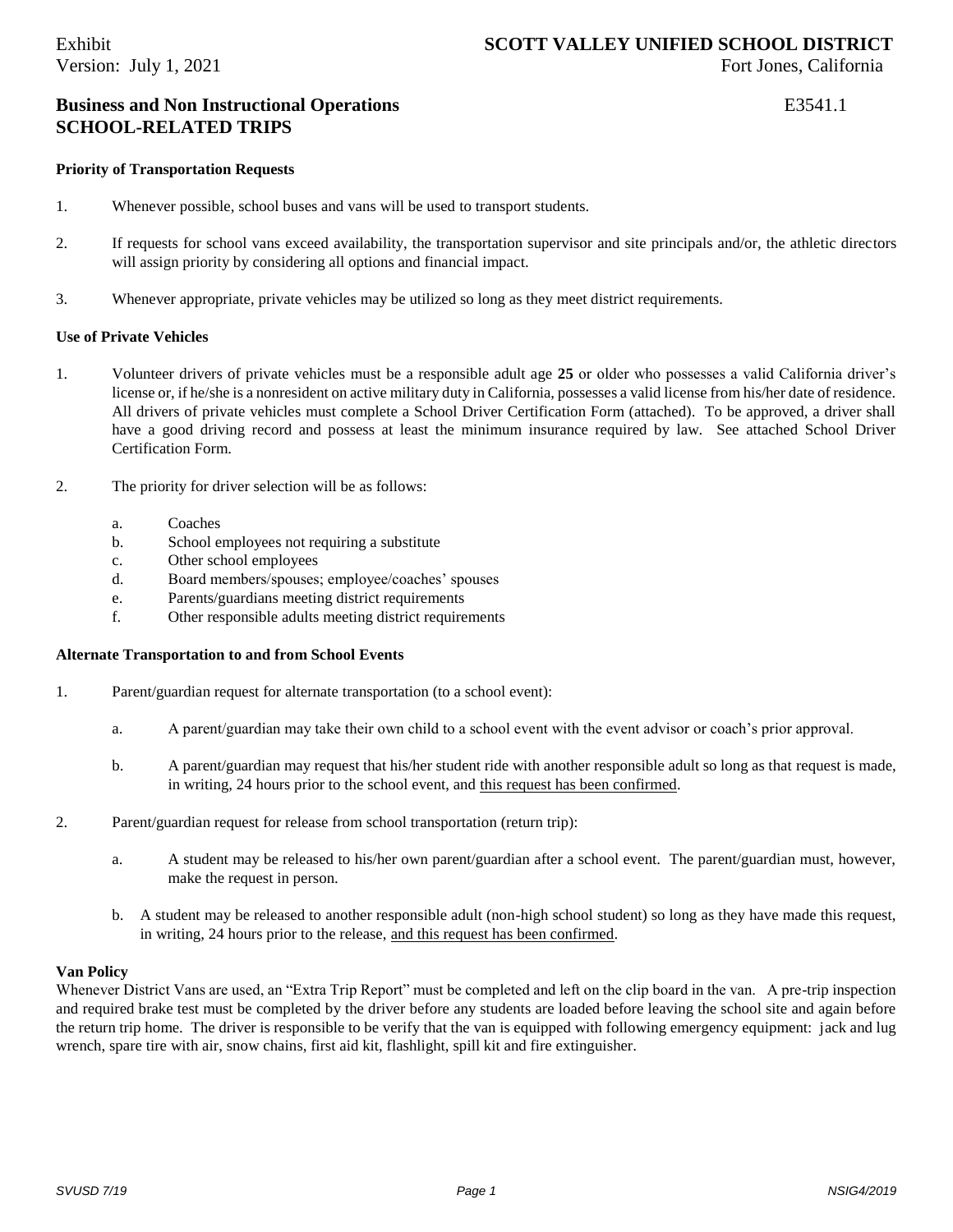### E 3541.1

### **DRIVER INSTRUCTION FORM**

### **Private Vehicle Use**

When using your vehicle to transport students on field trips or other school activity trips, please:

- 1. All drivers must have a valid California driver's license, age **25** or older and current liability insurance of at least \$300,000 per occurrence.
- 2. Check the safety of your vehicle: trip, brakes, lights, horn, suspension, etc.
- 3. Carry only the number of passengers, for which your vehicle was designed. (If you have a truck or pickup, carry only as many as can safely sit in the passenger compartment.)
- 4. Require each passenger to use an appropriate child passenger restraint system (child car seat or booster seat) or safety belt in accordance with law.
- 5. Do not smoke a pipe, cigar, electronic cigarette or cigarette while there are minors in the vehicle, as required by law.
- 6. Obey all traffic laws.
- 7. Take the most direct route to the destination or event without unnecessary stops.
- 8. In case of emergency, keep all students together and call 911 and the district office.

### **District Vehicle Use**

- 1. Check the safety of your vehicle by using the districts' "Driver's Daily Vehicle Inspection and Report" form.
- 2. Carry only the number of passengers, for which your vehicle was designed.
- 3. Require each passenger to use to safety belt.
- 4. All drivers will be required to furnish the District Transportation Department with a DMV K4 drivers record or Motor Vehicle Report (MVR) driving history. These can be obtained on line for a minimal fee through the DMV or fill out the attached form from the DMV to receive one in the mail using the INF 1125 provided in this packet see page 8)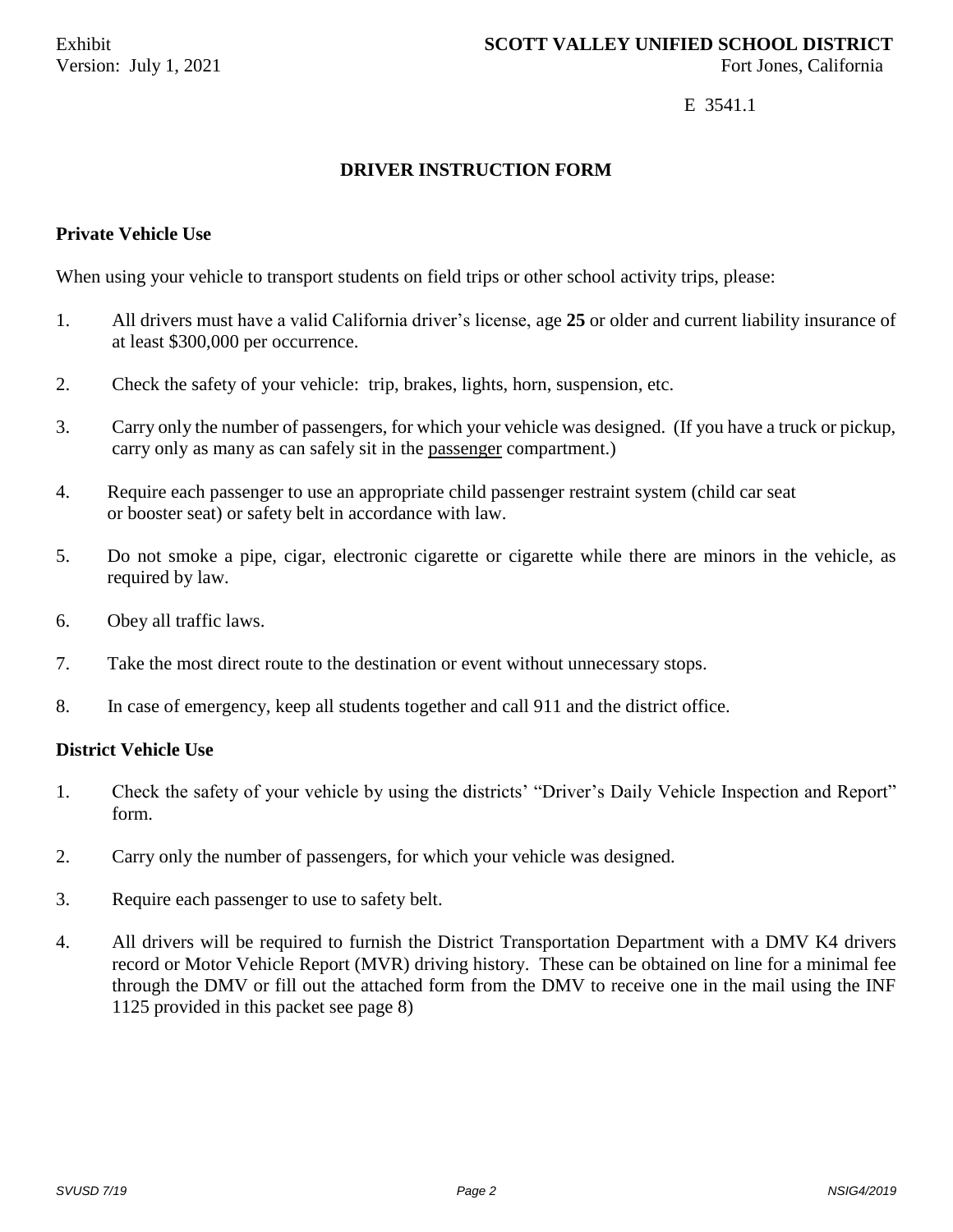### **PRIVATE DRIVER APPLICATION (Volunteers Driving Personal Vehicle)**

### **For School Year 2021/2022**

### **A. PERSONAL USE DRIVER INSTRUCTIONS**

Drivers and private vehicles being operated for Scott Valley Unified School District purposes must meet or exceed the following guidelines:

- 1. All drivers must be approved by the school or site administrator.
- 2. The driver must be at least age 25 if transporting students, possessing a valid California driver's license, and have been continuously licensed for a minimum of 3 years.
- 3. Driver must be free of any medical condition that may affect his/her ability to operate a vehicle.
- 4. No alcohol or drugs will be consumed prior to, or while operating the vehicle.
- 5. The vehicle will be in excellent condition and repair.
- 6. The number of passengers shall not exceed the capacity for which the vehicle was designed.
- 7. No one may transport more than nine passengers plus the driver in any vehicle.
- 8. All occupants must wear seat belts whenever the vehicle is in motion.
- 9. All students who are less than 8 years of age or under 4'9" tall must be properly secured in a rear seat, in a child passenger restraint system, meeting applicable federal motor vehicle safety standards.
- 10. The use of cell phones, walkmans, pagers or other electronic devices while driving is prohibited.
- 11. Smoking a pipe, cigar or cigarette/electronic cigarette in the vehicle is prohibited.
- 12. The driver accepts the added responsibility that comes from carrying extra individuals and, therefore, will be conscientious in obeying all driving rules and regulations in accordance with federal, state and local laws. The California Supreme Court has eliminated the protection of the former California Guest Law; therefore, a guest passenger may sue his/her host owner/driver.
- 13. The driver must provide a MVR (Motor Vehicle Report / Driver Record) dated within 30 days of this application and have an acceptable driving record as determined by Scott Valley Unified School District policy. Scott Valley Unified School District reserves the right to require a current K-4 Driver Records and/or accident reports for determination of driver eligibility.
- 14. Driver must have an automobile liability insurance policy and assume all responsibility for all physical damage to the vehicle. When driving a personal vehicle while on Scott Valley Unified School District business and involved in an accident, by law your liability insurance policy is used first. The Scott Valley Unified School District liability policy would be used only after your policy limits have been exceeded. **Minimum liability limits of insurance required are:**

### **Bodily Injury \$100,000 each person; \$300,000 each occurrence Property Damage \$ 50,000 each occurrence**

**or**

### **Combined Single Limit \$300,000 each occurrence**

15. If the above conditions change and/or cannot be met, I will no longer participate as a driver until the requirements can be met.

### **B. DRIVER INFORMATION**

| Driver Name                                                                  | Date of Birth                                                                                                        |
|------------------------------------------------------------------------------|----------------------------------------------------------------------------------------------------------------------|
|                                                                              | License #                                                                                                            |
|                                                                              | Expiration Date <b>Expiration</b> Date                                                                               |
| Home Phone <b>Cell</b> Phone                                                 | <u> 1980 - Jan Samuel Barbara, martin d</u>                                                                          |
| <b>VEHICLE INFORMATION</b>                                                   |                                                                                                                      |
| Make & Model <b>Make Structure</b> Make <b>Structure Make Structure 1999</b> | Vehicle Year                                                                                                         |
| Registered Owner Name                                                        | License Plate No.                                                                                                    |
|                                                                              | <b>Registration Expiration Date</b>                                                                                  |
| Number of Booster/Child Restraint Seats, if applicable                       | <u> 1980 - Jan Bernard Bernard Bernard Bernard Bernard Bernard Bernard Bernard Bernard Bernard Bernard Bernard B</u> |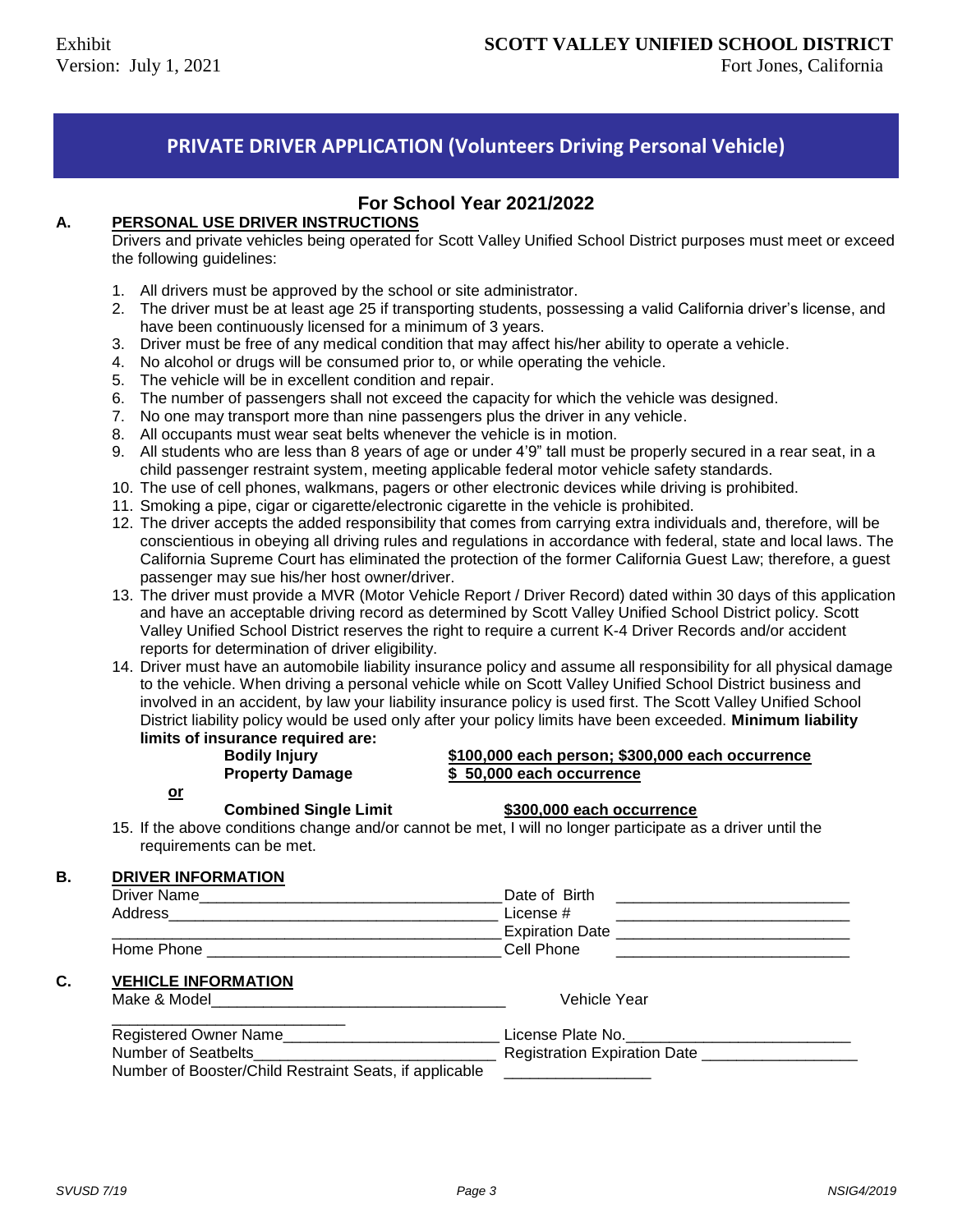### Exhibit **SCOTT VALLEY UNIFIED SCHOOL DISTRICT**

| D. | <b>INSURANCE FOR VEHICLE LISTED ABOVE</b>                                                                                                        |              |                                     |  |                   |              |
|----|--------------------------------------------------------------------------------------------------------------------------------------------------|--------------|-------------------------------------|--|-------------------|--------------|
|    |                                                                                                                                                  |              |                                     |  |                   |              |
|    |                                                                                                                                                  |              |                                     |  |                   |              |
|    |                                                                                                                                                  |              |                                     |  |                   |              |
|    | Property Damage Limit \$ each occurrence                                                                                                         |              |                                     |  |                   |              |
|    | $\sim$ OR $\sim$                                                                                                                                 |              |                                     |  |                   |              |
|    | Bodily Injury and Property Damage Liability, Combined Single Limit \$__________________each occurrence                                           |              |                                     |  |                   |              |
| Е. | <b>DRIVING RECORD</b>                                                                                                                            |              |                                     |  |                   |              |
|    | 1. Have you had a valid California Driver's License during the past 3 years? __Yes ___ No                                                        |              |                                     |  |                   |              |
|    | 2. Age when first licensed?                                                                                                                      |              |                                     |  |                   |              |
|    | 3. Based on the Driving Record Table below, does your driving record meet the criteria of an "Acceptable                                         |              |                                     |  |                   |              |
|    | Driver"? Yes Mo                                                                                                                                  |              |                                     |  |                   |              |
|    | Minor Violations (within past 3 Years) include any moving violation that is not a major/serious violation                                        |              |                                     |  |                   |              |
|    | as shown in this Table. (Examples of minor violations include, but are not limited to speeding, failure to                                       |              |                                     |  |                   |              |
|    | yield, illegal passing, stop sign/light violation, improper turn, following too close, any other moving                                          |              |                                     |  |                   |              |
|    | violation where DMV points are assessed).                                                                                                        |              |                                     |  |                   |              |
|    | <b>Number of Minor Violations</b>                                                                                                                |              | <b>Number of At-Fault Accidents</b> |  |                   |              |
|    | <b>Within Last 3 Years</b>                                                                                                                       |              | <b>Within Last 3 Years</b>          |  |                   |              |
|    |                                                                                                                                                  | $\mathbf{0}$ | $\overline{1}$                      |  | $\overline{2}$    | 3 or more    |
|    | $\bf{0}$                                                                                                                                         | Acceptable   | Acceptable                          |  | <b>Borderline</b> | Unacceptable |
|    | $\overline{1}$                                                                                                                                   | Acceptable   | Acceptable                          |  | <b>Borderline</b> | Unacceptable |
|    | $\overline{2}$                                                                                                                                   | Acceptable   | <b>Borderline</b>                   |  | Unacceptable      | Unacceptable |
|    | 3 or more                                                                                                                                        | Unacceptable | Unacceptable                        |  | Unacceptable      | Unacceptable |
|    |                                                                                                                                                  |              |                                     |  |                   |              |
|    | License Suspension or Revocation (within past 3 Years)                                                                                           |              |                                     |  | Unacceptable      |              |
|    | Major/Serious Violations (within past 5 Years)                                                                                                   |              |                                     |  | Unacceptable      |              |
|    | Failure to stop in the event of an accident (Hit and Run)<br>$\bullet$<br>Driving under the influence of alcohol or drugs or with open container |              |                                     |  |                   |              |
|    | $\bullet$                                                                                                                                        |              |                                     |  |                   |              |
|    | Refusing to take a substance/chemical test<br>$\bullet$                                                                                          |              |                                     |  |                   |              |
|    | More than one dismissal of a conviction relating to controlled substances<br>$\bullet$                                                           |              |                                     |  |                   |              |
|    | Reckless/Careless Driving<br>$\bullet$                                                                                                           |              |                                     |  |                   |              |
|    | Homicide or Manslaughter or using vehicle in connection with a felony<br>$\bullet$                                                               |              |                                     |  |                   |              |
|    | Evading a Peace Officer or resisting arrest<br>$\bullet$                                                                                         |              |                                     |  |                   |              |
|    | Driving the wrong way or in the incorrect lane on a divided highway<br>$\bullet$                                                                 |              |                                     |  |                   |              |
|    | Driving in excess of 100 mph<br>$\bullet$                                                                                                        |              |                                     |  |                   |              |
|    | Racing/Speed contests<br>$\bullet$                                                                                                               |              |                                     |  |                   |              |
|    | Passing a stopped school bus                                                                                                                     |              |                                     |  |                   |              |
|    |                                                                                                                                                  |              |                                     |  |                   |              |

### **F. ATTACH**

- 1. Copy of Drivers License
- 2. Copy of Current Auto Insurance Policy or Auto ID Card
- 3. MVR (Motor Vehicle Record / Driver Record) dated within past 30 days. <https://www.dmv.ca.gov/portal/dmv/detail/online/dr>

### **G. DRIVER ACKNOWLEDGEMENT**

**I certify the above information is correct and agree to advise Scott Valley Unified School District, in writing, of any changes in the above information. I have read and understand the Personal Use Driver Instructions.**

| <b>Print Driver Name</b> | ⊃rıver<br>Signature |
|--------------------------|---------------------|
| Date                     |                     |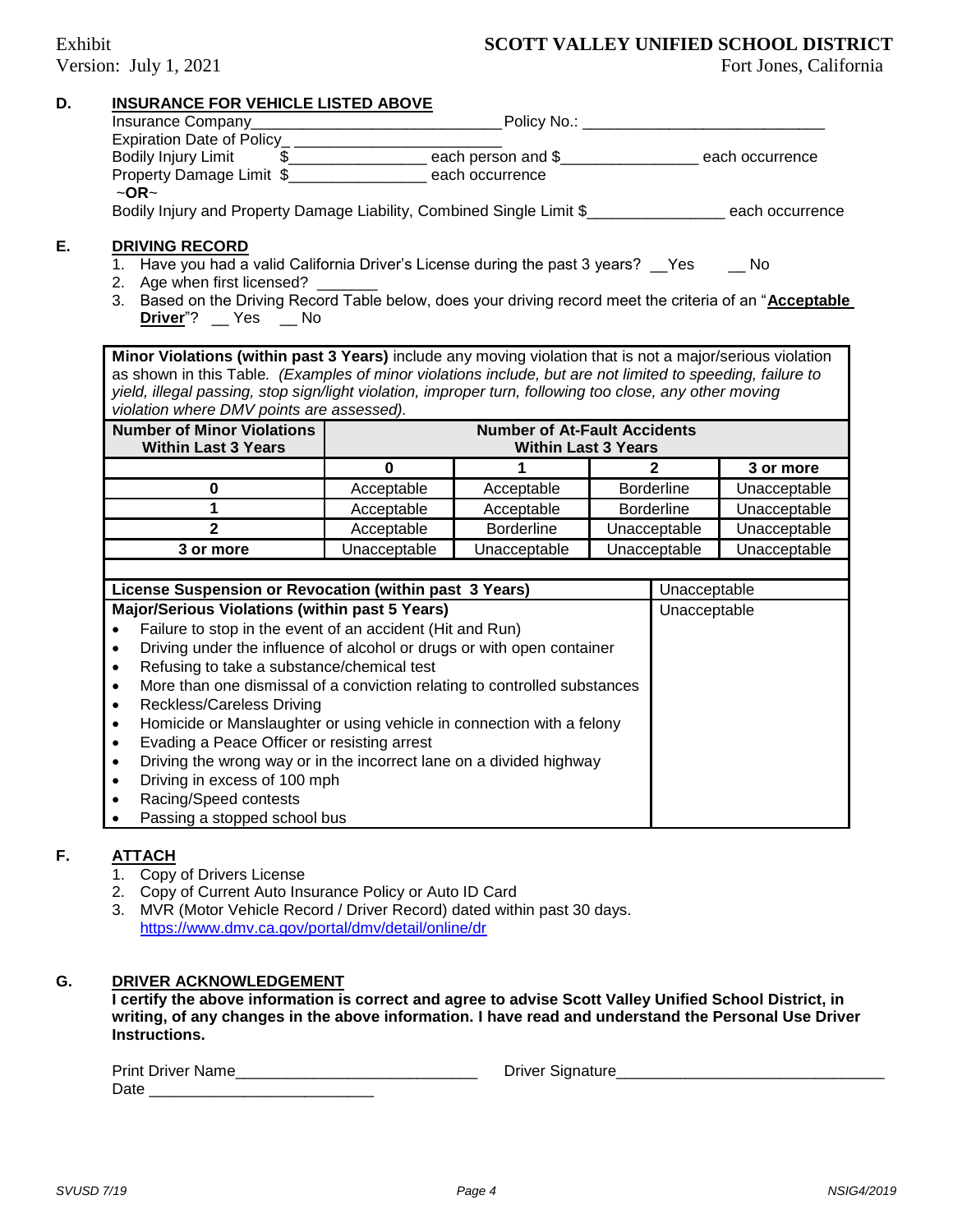### Exhibit **SCOTT VALLEY UNIFIED SCHOOL DISTRICT**

### **H. ACKNOWLEDGEMENT BY REGISTERED OWNER:**

**As the registered owner, I certify the above insurance information is correct. I understand I must have liability insurance coverage in force and agree to advise Scott Valley Unified School District, in writing, of any changes in the above information. I further certify that to the best of my knowledge, the above vehicle is mechanically safe. If an accident occurs, my auto liability policy is primary and used first for losses or claims for damage. Scott Valley Unified School District does not cover, nor is it responsible for, comprehensive and collision (physical damage) coverage to my vehicle.** 

| Print Registered Owner Name                                   |      |  |
|---------------------------------------------------------------|------|--|
| Owner's or Authorized Representative Signature                | Date |  |
| Authorized Driver's Name (if different from registered owner) |      |  |

### **For District Use Only:**

| <b>Approved Driver</b> |                                                           |
|------------------------|-----------------------------------------------------------|
| Date                   | (Designated District Official)                            |
|                        | Retain original signed form in school file after approval |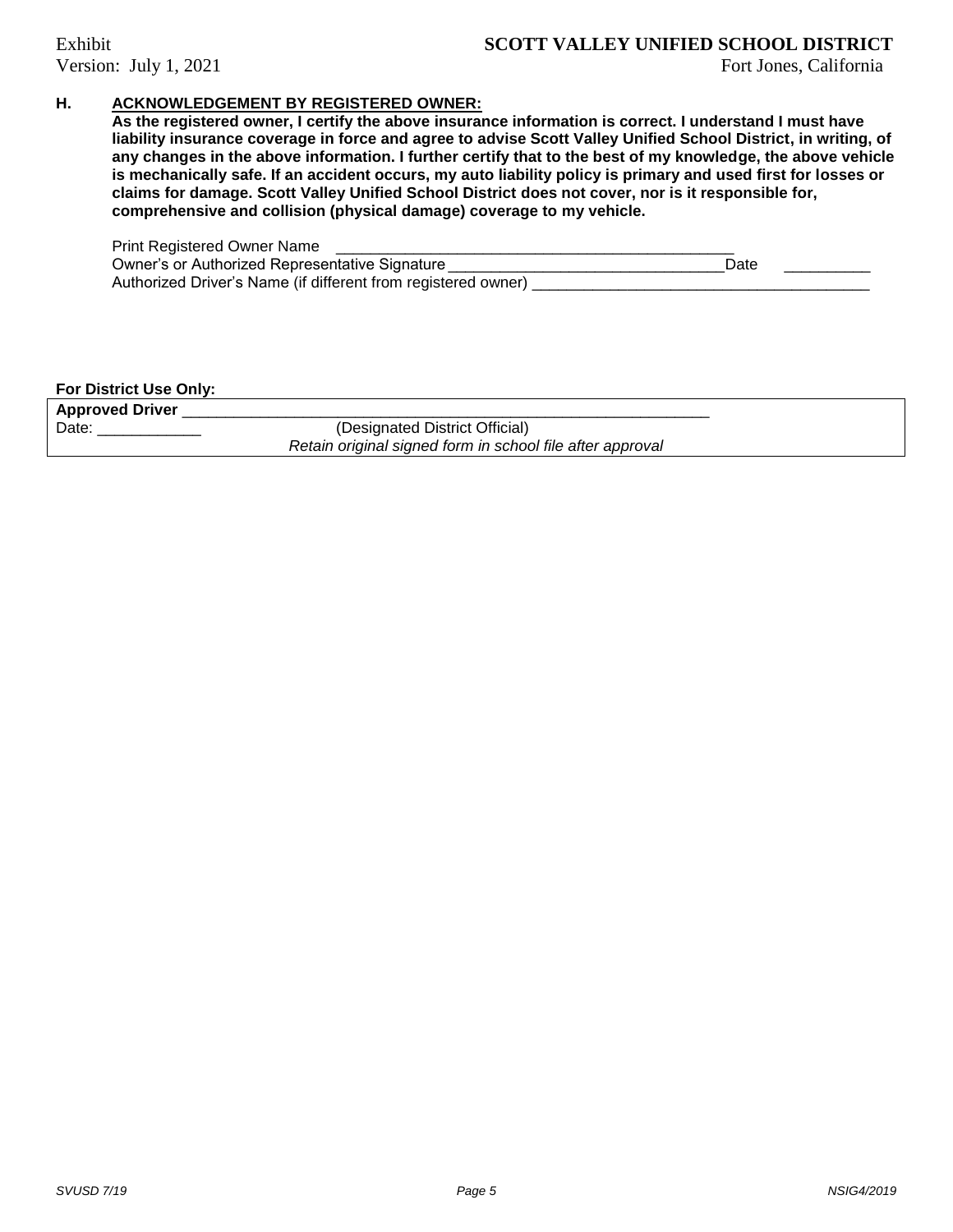### **VAN/EMPLOYEE DRIVER APPLICATION (Part 1)**

### **For School Year 2021/2022**

| Site/Department: |
|------------------|
|------------------|

**Driver Name** 

### **District Requirements**

Scott Valley Unified School District acknowledges the need for responsible drivers to provide transportation services for school activities and related business. To ensure that transportation services will be provided in a safe, efficient and cost effective manner, all drivers must comply with the following requirements:

- 16. The driver must be at least age 21 to drive for business purposes and age 25 if transporting students, possessing a valid California driver's license, and have been continuously licensed for a minimum of 3 years.
- 17. Driver must be free of any medical condition that may affect his/her ability to operate a vehicle.
- 18. No alcohol or drugs will be consumed prior to, or while operating the vehicle.
- 19. The number of passengers shall not exceed the capacity for which the vehicle was designed.
- 20. No one may transport more than nine passengers plus the driver in any vehicle.
- 21. Transportation is limited to District business and/or transportation of students and approved chaperones for educationally based activities, sports and field trips.
- 22. All occupants must wear seat belts whenever the vehicle is in motion.
- 23. All students who are less than 8 years of age or under 4"9" tall must be properly secured in a rear seat in a child passenger restraint system meeting applicable federal motor vehicle safety standards.
- 24. The use of cell phones, walkmans, pagers or other electronic devices while driving is prohibited.
- 25. Smoking a pipe, cigar or cigarette/electronic cigarette in the vehicle is prohibited.
- 26. The driver accepts the added responsibility that comes from carrying extra individuals and, therefore, will be conscientious in obeying all driving rules and regulations in accordance with federal, state and local laws. The California Supreme Court has eliminated the protection of the former California Guest Law; therefore, a guest passenger may sue his/her host owner/driver.
- 27. Driver must have an acceptable driving record as determined by the Scott Valley Unified School District policy. The Scott Valley Unified School District reserves the right to require a current K-4 Drivers Record / Motor Vehicle Report (MVR) and/or accident reports for determination of driver eligibility.
- 28. If the above conditions change and/or cannot be met, I will no longer participate as a driver until the requirements can be met.

### **I CERTIFY THAT I HAVE READ THE ABOVE REQUIREMENTS AND THAT I AM IN COMPLIANCE WITH THEM.**

| Signature:    |                          |
|---------------|--------------------------|
| Name (Print): | Date:                    |
| Address:      | Driver License #:        |
|               | License Expiration Date: |
| Home Phone:   | Cell Phone #:            |

### **ATTACH:**

- **1. Copy of California Drivers License.**
- **2. Current K-4 Drivers Record / Motor Vehicle Report (MVR) if you are a volunteer driving a district vehicle or an employee not currently enrolled in the DMV Pull Program.**
- **3. Authorization for Release of Driver Record Information (DMV Form INF 1101) if you are an employee (N/A if not enrolled in DMV Pull Program).**
- 4. **Part 2 of application including evidence of insurance if driving an employee owned vehicle.**

### **For District Use Only:**

| <b>Approved Driver</b> |                                                            |
|------------------------|------------------------------------------------------------|
| Date:                  | (Designated District Official)                             |
|                        | Retain original signed form in school file after approval. |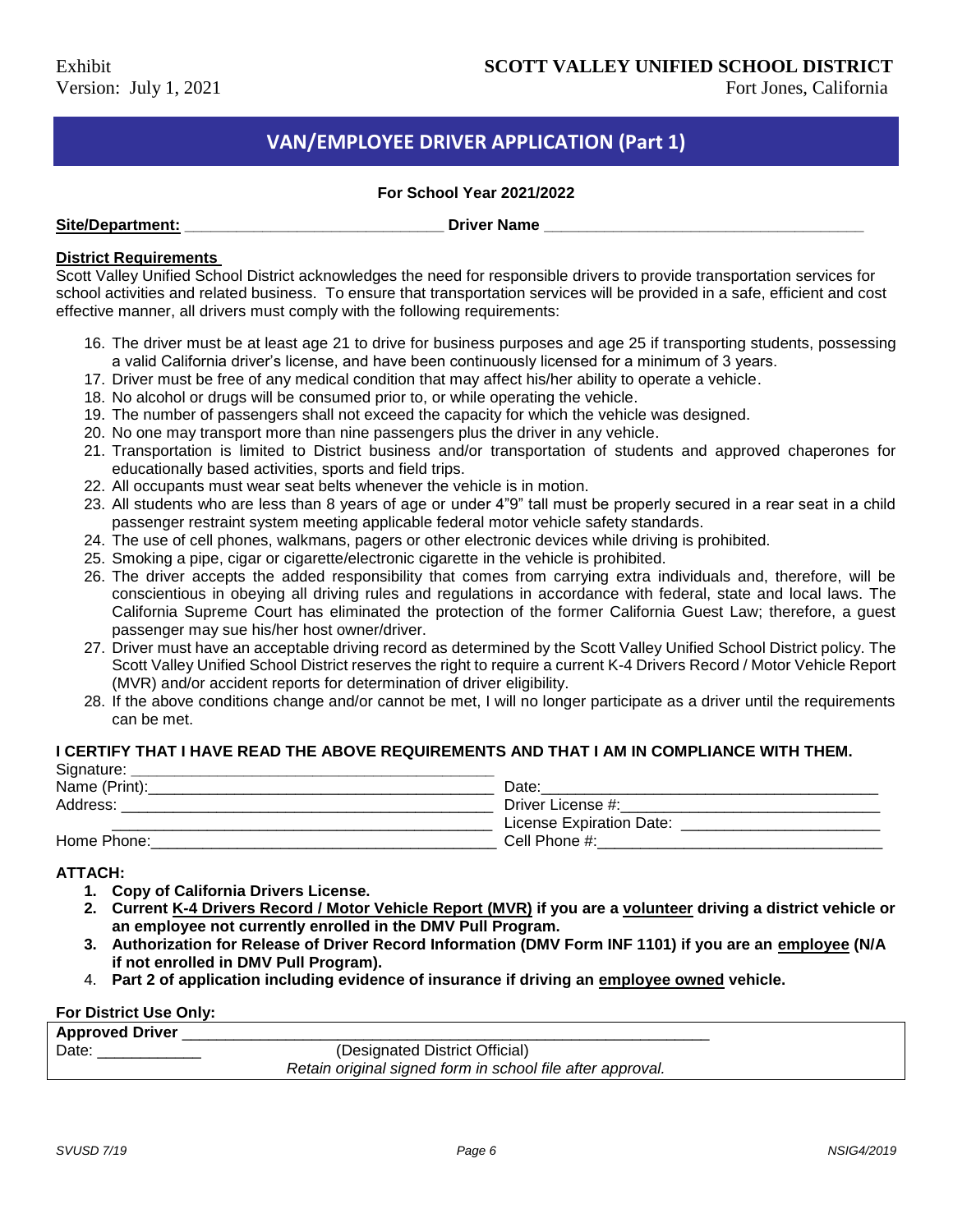## **Scott Valley Unified School District**

**Waiver of District responsibility- Driver of own children**

STUDENT NAME \_\_\_\_\_\_\_\_\_\_\_\_\_\_\_\_\_\_\_\_\_\_\_\_\_\_\_\_\_\_\_\_\_\_\_\_\_\_\_\_\_\_\_\_

SCHOOL SITE

ACTIVITY/EXCURSION \_\_\_\_\_\_\_\_\_\_\_\_\_\_\_\_\_\_\_\_\_\_\_\_\_\_\_\_\_\_\_\_\_\_\_\_\_\_

ACTIVITY DATE:

I understand the Scott Valley Unified School District is providing District transportation and/or transportation in District approved private vehicles, to and from the above activity. However, I do not wish to avail myself of the transportation provided by the District.

The above student will be driven by their parent or guardian in privately owned transportation.

**If the student is transported by a non-district sponsored driver, such as their parent, it is fully understood that the district is in no way responsible, nor does the district assume liability, for any injuries or losses resulting from this non-district sponsored transportation. Although the district may assist in coordinating transportation and/or recommend travel time, routes, or caravanning to or from this event. I fully understand that such recommendations are not mandatory.**

**I also understand that by riding with the non-district sponsored driver, the driver is not driving as an agent of or on behalf of the district.**

| Student Signature                                                                                               | Date |  |
|-----------------------------------------------------------------------------------------------------------------|------|--|
| Parent/Legal Guardian Signature<br>(If student is under 18 years of age)<br>Print name of Parent/Legal Guardian | Date |  |
| District<br>Approval Signature                                                                                  | Date |  |

\* It is recommended that the non-district sponsored driver should carry an adequate amount of auto liability insurance for the risk of transporting students.